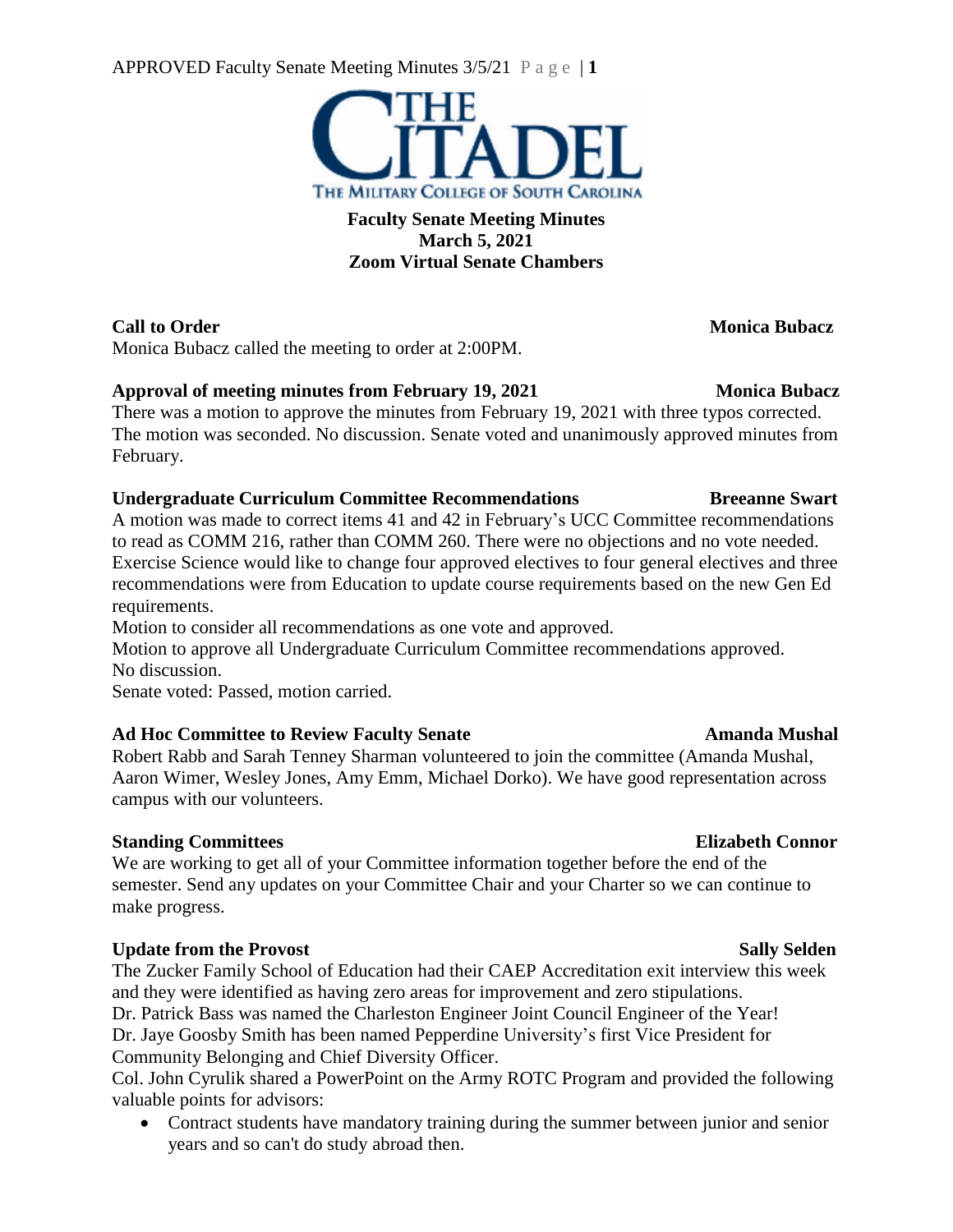- Study abroad is rarely approved for junior year for contract students, so they should plan to do it during their Sophomore years. (Fall of Senior year is also an option.)
- That contracts may be able to get an exemption to participate in study abroad in the Fall of their junior years on an individual basis (especially those who do not plan to be career military).
- Summer and J term tuition aren't covered by the Army.
- Also, the Army currently does not have caps on the number of contracts within specific majors.

As of Monday, March 8, all faculty, staff and student workers at The Citadel will be eligible for the COVID vaccine. We are still approved with DHEC to deliver a vaccine on campus, but we are not yet activated.

This week we randomly tested 465 cadets and we had a positivity rate of 1.5%.

We are going to have two Commencement ceremonies for the Corps of Cadets on Saturday, May 8. One ceremony will be at 9AM and one will be at 1:30PM. We will have two ceremonies for the Citadel Graduate College for both graduate students and our transfer and online students. Each student is allowed to invite three guests and will have assigned seating.

We will honor the Honorary Degree recipients from 2020 during the morning Corp of Cadets ceremony and the 2021 Honorary Degree recipients will be honored in the afternoon.

At this time, we do not see the possibility of deans and faculty participating in graduation. We are offering one combined Commissioning Program on Friday, May 7.

According to the White Book, cadets are allowed to take two 24-hour passes back to back. It is likely that we will have a number of cadets use these passes on March 10 and 11 because they have the  $12<sup>th</sup>$  off. It is the responsibility of the cadet to coordinate with faculty about their

arrangements and responsibilities for class.

March 23 is Giving Day.

We are moving forward with our Global Scholars Program for the Fall.

We are also rolling out our Citadel in DC program for next Fall.

The Commandant will be announcing the top 11 cadets next week.

March 12 is Change your Password Day.

Kyle Herron is working on a Strategic Plan for IT.

Kyle Herron and Kelly Brennan are discussing the implications of a laptop requirement for students.

We will be returning to a four-day work week on May 10.

We are working on a revised structure for the Provost Office. Dr. Selden provided an organizational chart of the schools and offices reporting to the Provost. She highlighted plans to merge international students and study abroad programs into a single program and to shift CSI advising into the Director of Student Affairs and Academic Services. At the request of the Faculty Senate Executive Committee, Dr. Selden discussed the recently announced restructuring of the Provost's Office and the appointment of the new Associate Provost following David Allen's retirement at the end of the academic year. She cited the structural budget gap that has been in place for the past four years and is growing slightly with the addition of Bastin Hall. She also explained that when the position of Associate Provost last came open both Dr. Allen and Dr. Kevin Bower applied for the position. Given the responsibilities of the job, which included General Education and bringing Bastin Hall online, Dr. Connie Book split the responsibilities of the Associate Provost into two positions, and appointed Dr. Bower as Associate Provost of Operations. Since the institution now plans to hire a Director for General Education the decision